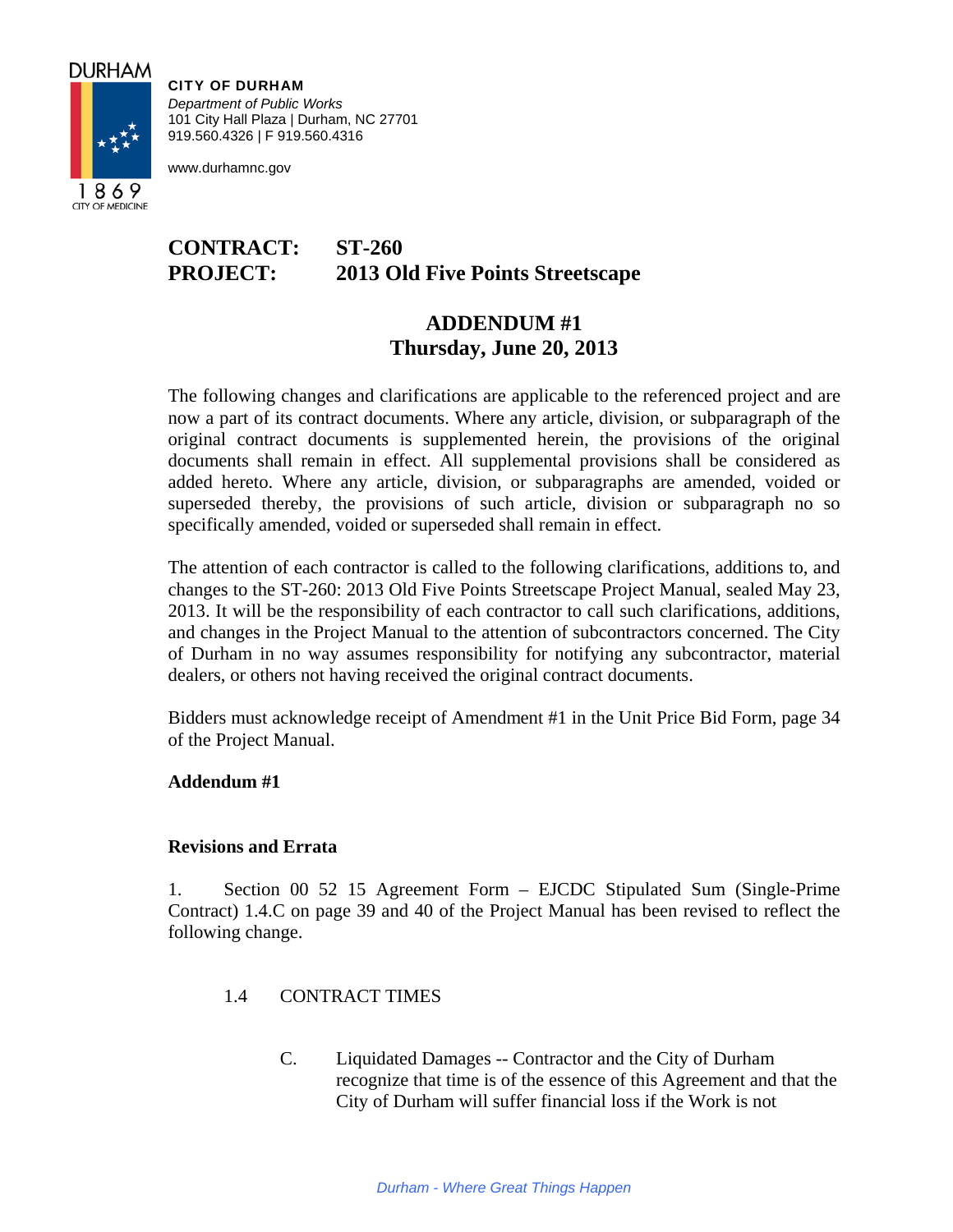completed within the times specified in Paragraph 1.4.B.1 above, plus any extensions thereof allowed in accordance with Article 12 of the General Conditions. The parties also recognize the delays, expense, and difficulties involved in proving in a legal or arbitration preceding the actual loss suffered by the City of Durham if the Work is not completed on time. Accordingly, instead of requiring any such proof, the City of Durham and the Contractor agree that as liquidated damages for the delay (but not as a penalty) and based upon estimates of extra administrative expenses, engineering and maintenance costs and due to increased public hazard resulting from a the delayed completion of the Work, Contractor shall pay the City of Durham the Liquidated Damages amounts specified in this Paragraph 1.4.C:

- 1. Contract shall Pay the City of Durham one thousand five hundred dollars (\$1,500.00) **four hundred dollars (\$400)** for each day that expires after the time specified in Paragraph 1.4.B.1 for completion of the interim After Substantial Completion, if Contractor shall neglect, refuse, or fail to complete the remaining Work within the Contract Time or any proper extension thereof granted by the City of Durham, Contractor shall pay the City of Durham one thousand five hundred dollars (\$1,500.00) **four hundred dollars (\$400)** for each day that expires after the time specified in Paragraph 1.4.B.1 for completion and readiness for final payment until the Work is completed and ready for final payment.
- 2. Failure of the Contractor to commence the Work within ten (10) days of the Notice to Proceed shall begin a daily assessment of Liquidated Damages against the Contractor at a rate of seven hundred fifty dollars (\$750.00) **two hundred dollars (\$200.00)** for each day the Contractor does not commence the Work beyond the 10 days after the Notice to Proceed without written consent of the Engineer..
- 3. Failure of the Contractor to work within the Day and Time Restrictions Paragraph 1.4.E.1 will result in Liquidated Damages of four hundred dollars (\$400.00) per hour until all work ceases, traffic control devices are removed and traffic is restored to normal patterns.
- 4. The Contractor will be required to prosecute the work in a continuous and uninterrupted manner from the time he begins the work until completion and final acceptance of the project. The Contractor will not be permitted to suspend his operations except for reasons beyond his control or except where the Engineer has authorized a suspension of the Contractor's operations in writing. For the purposes of this Agreement, the phrase "to prosecute work in a continuous and uninterrupted manner" shall mean the presence of at least one fully-manned crew of workers requiring a supervisor on site during permitted work times.